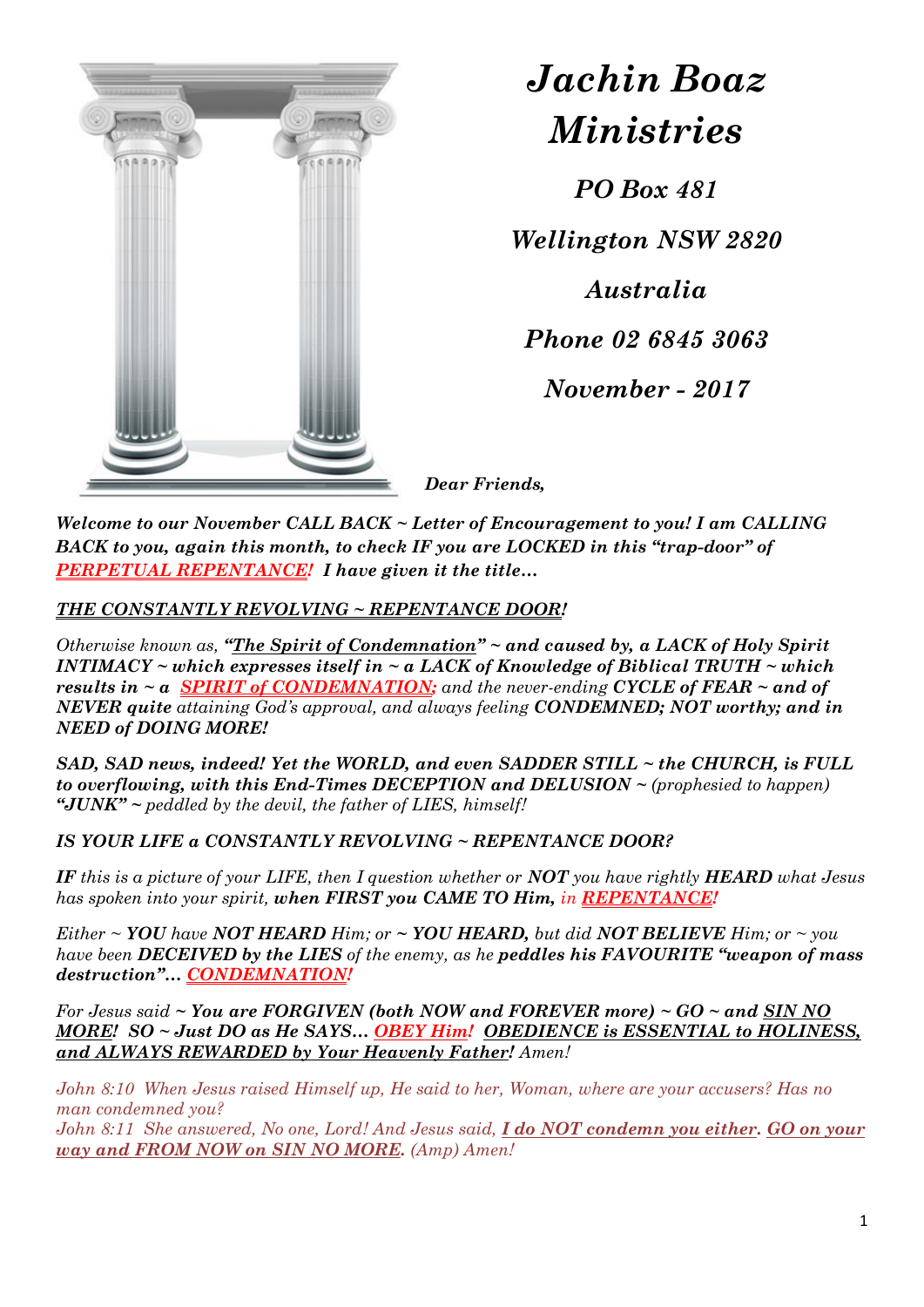*What part of NO ~ don't you understand? For, in any case, He has NOT asked you to DO anything, that He would NOT equip, and assist, you to DO! NOWHERE in Scripture does it instruct you to DO anything IN, or OF, your OWN STRENGTH! REPENTANCE ~ is absolutely necessary to SALVATION; and your FOREVER LIFE of HOLINESS ~ NECESSARY for your ETERNITY in Heaven; but it is NOT ~ and should NEVER BE a ~ CONSTANTLY REVOLVING DOOR!*

*AFTER CALVARY ~ it's NOT about you ~ BUT Him! Hallelujah! It's ALL ABOUT Jesus ~ and His FINISHED WORK, at Calvary… The BLOOD of The CROSS ~ His REDEMPTION PLAN for man! Amen!*

*2Tim 1:7 For God did NOT give us a spirit of timidity (of cowardice, of craven and cringing and fawning FEAR), but [He has given us a spirit] of POWER and of LOVE and of calm and wellbalanced MIND and DISCIPLINE and SELF-CONTROL.* 

*2Ti 1:8 Do NOT blush or be ashamed then, to testify to and for our Lord, nor of me, a prisoner for His sake, but [with me] take your share of the suffering [to which the preaching] of the Gospel [may expose you, AND DO IT] in the POWER of God.*

*2Tim 1:9 [For it is He] Who delivered and saved us and called us with a calling in itself HOLY and leading to HOLINESS [to a life of consecration, a vocation of HOLINESS]; [He did it] NOT because of anything of merit that we have done, but because of and to further His OWN PURPOSE and GRACE (unmerited favour) which was given us in Christ Jesus before the world began [eternal ages ago].* 

*2Tim 1:10 [It is that PURPOSE and GRACE] which He NOW HAS MADE KNOWN and has FULLY DISCLOSED and made REAL [TO US] through the appearing of our Saviour Christ Jesus, Who annulled death and made it of NO EFFECT and brought life and IMMORTALITY (immunity from eternal death) to light through the Gospel. (Amp) Amen!*

*IF this is NOT your everyday REALITY "NOW"… then you NEED a serious WAKE UP CALL, right NOW, for you are FAST running OUT OF TIME! Ephesians 5 says this, of Christ and His BRIDE ~ The Church…*

*Eph 5:26 So that He might SANCTIFY her, having CLEANSED her by the WASHING of WATER with the WORD,*

*Eph 5:27 That He might present the church to Himself in glorious splendour, WITHOUT SPOT or WRINKLE or any such things [that she might be HOLY and faultless]. (Amp) Amen!*

*Jesus is COMING (VERY SOON), for a BRIDE (spotless and without wrinkle). You can ONLY BE "that" BRIDE ~ IF ~ you are wearing Robes of RIGHTEOUSNESS. And RIGHTEOUSNESS means you will live a life of HOLINESS! The Bible says …*

*Heb 12:14 Strive to live in PEACE with everybody and pursue that CONSECRATION and HOLINESS without which NO ONE will [ever] SEE the Lord. (Amp) Amen!*

*CONSECRATION ~ A dictionary says… is the act of dedicating something to God, sanctifying it and making it HOLY. So SANCTIFICATION ~ simply means to LIVE a LIFE of OBEDIENCE, by doing ALL things God's way and NOT our own way; therein making us "HOLINESS" (Holy) by CHOICE! Hallelujah! CHOICE ~ your ONLY TASK! Selah! (A PAUSE and PONDER moment for you). "COME UNTO ME"… He said! Your CHOICE!*

*HOLINESS is a by-product of your HEARING and CHOOSING ~ OBEDIENCE!*

*OBEDIENCE to HEAR and ACCEPT Jesus as your SAVIOUR and LORD; and live each day in OBEDIENCE to His Holy Spirit instructions to you; requires an EAR to HEAR, which comes via INTIMACY with Him. Amen!* 

*Eph 5:26-27… Remember? That*  $H\!E$  *might SANCTIFY ~ and having CLEANSED… that*  $H\!E$  *might PRESENT the Church (His BRIDE) to HIMSELF (The BRIDEGROOM) without SPOT or WRINKLE… that she might BE HOLY and FAULTLESS…*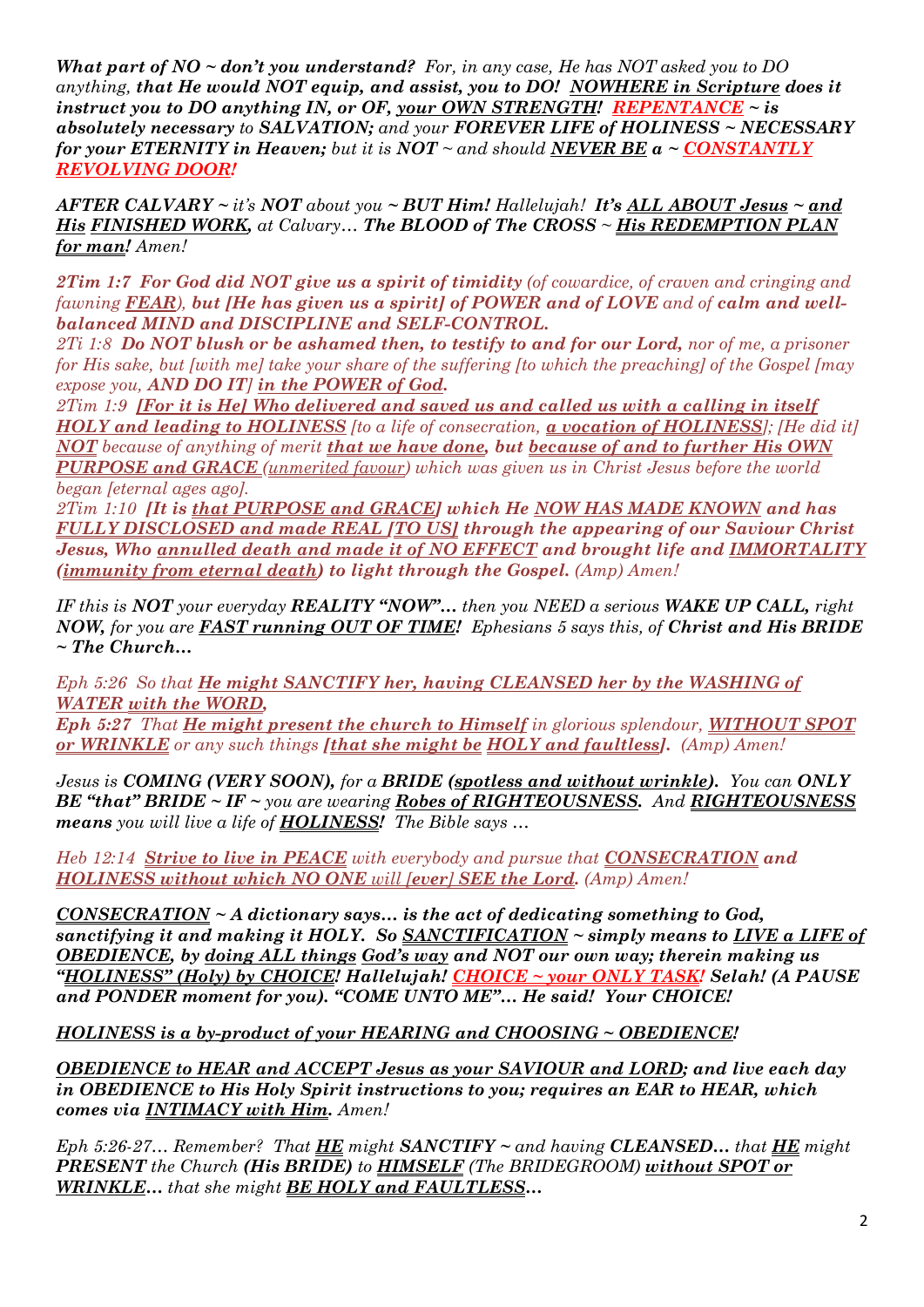*Did you NOTE that it is ~ ALL ABOUT HIM!!!*

*NOT ONCE did He mention anything that YOU HAD TO DO, other than to "COME"!!!*

*Yes ~ CALVARY ~ and The Message of The Cross, is God's FREE GIFT, of SALVATION, JUSTIFICATION, and SANTIFICATION, to you. His COMPLETE Redemption Package!*

*Nothing MISSING!*

*Nothing BROKEN!*

*Nothing LOST!* 

*That translates ~ NOTHING … that YOU HAVE TO DO; except to ~ BELIEVE by FAITH!*

*You see, JUSTIFICATION means ~ just-as-if-I'd-never-sinned! Amen! And it comes with a ROLE REVERSAL. Jesus wrapped Himself up in YOUR "filthy rags" ROBES of SIN, and He GAVE to YOU, His "sparkling" ROBES of RIGHTEOUSNESS! He swapped your clothes, for His!*

*PUT THEM ON!!!* 

*They LOOK GOOD ON YOU!!!* 

*And ~ you will LOVE the by-product …HOLINESS! Yeah!*

*Your OBEDIENCE produces SPARKLING robes of HOLINESS ~ which has you adorned like a REAL BRIDE ~ READY for the ARRIVAL of her BRIDEGROOM! Yep ~ RAPTURE READY!*

*And ~ you DON'T have LONG to WAIT!*

*SO ~ get DRESSED and keep check in the Holy Spirit Mirror, for any signs of "spot and wrinkle" and get them "IRONED OUT" immediately. NO NEED for any HIT on a "major malfunction button" of REPENTANCE, because you are attacked by the enemies spirit of condemnation! That is his "weapon of mass destruction" in these End-Times Days! Don't BUY his LIES!*

*You have BEEN THERE and DONE THAT ~ and you have ALREADY been DECLARED "NOT GUILTY". You are SAVED, and JUSTIFIED, by Christ's shed BLOOD ALONE! FINISHED! Amen!* 

*That IS ~ The MESSAGE of The Cross!* 

*That IS ~ The RESULT of The Blood Covenant!* 

*DO NOT make a mockery of Calvary! And DO NOT let the devil steel your PEACE and JOY, and your ASSURANCE of SINS FORGIVEN, with his spirit of CONDEMNATION.*

*Remember… JUSTIFIED means… JUST-as-IF-IED NEVER SINNED! That IS the REDEMPTION Plan! Hallelujah! And your SANCTIFICATION comes by way of your INTIMATE and OBEDIENT relationship with the Holy Spirit.*

*Tell the Lord you are SORRY, and tell Him ~ THANK YOU ~ for Your perpetual waterfall of cleansing BLOOD, that PERPETUALLY WASHES YOU, from every SIN; and GO YE ~ and SIN NO MORE, and SHARE your "secret" with ALL you meet.* 

*You have been SET FREE ~ by The Blood (of Calvary); and this CONTINUES to be The Message of The Cross, PERPETUALLY! ONGOING ~ NEVER ENDING!*

*That is ... His OWN PURPOSE and GRACE (unmerited favour)! (2 Tim 1:9) remember?*

*It is NOT a licence to SIN… but ~ to GO and SIN NO MORE! LEARN this VERY VALUABLE and ABSOLUTELY NECESSARY ~ LESSON ~ to FREEDOM ~ in Christ!*